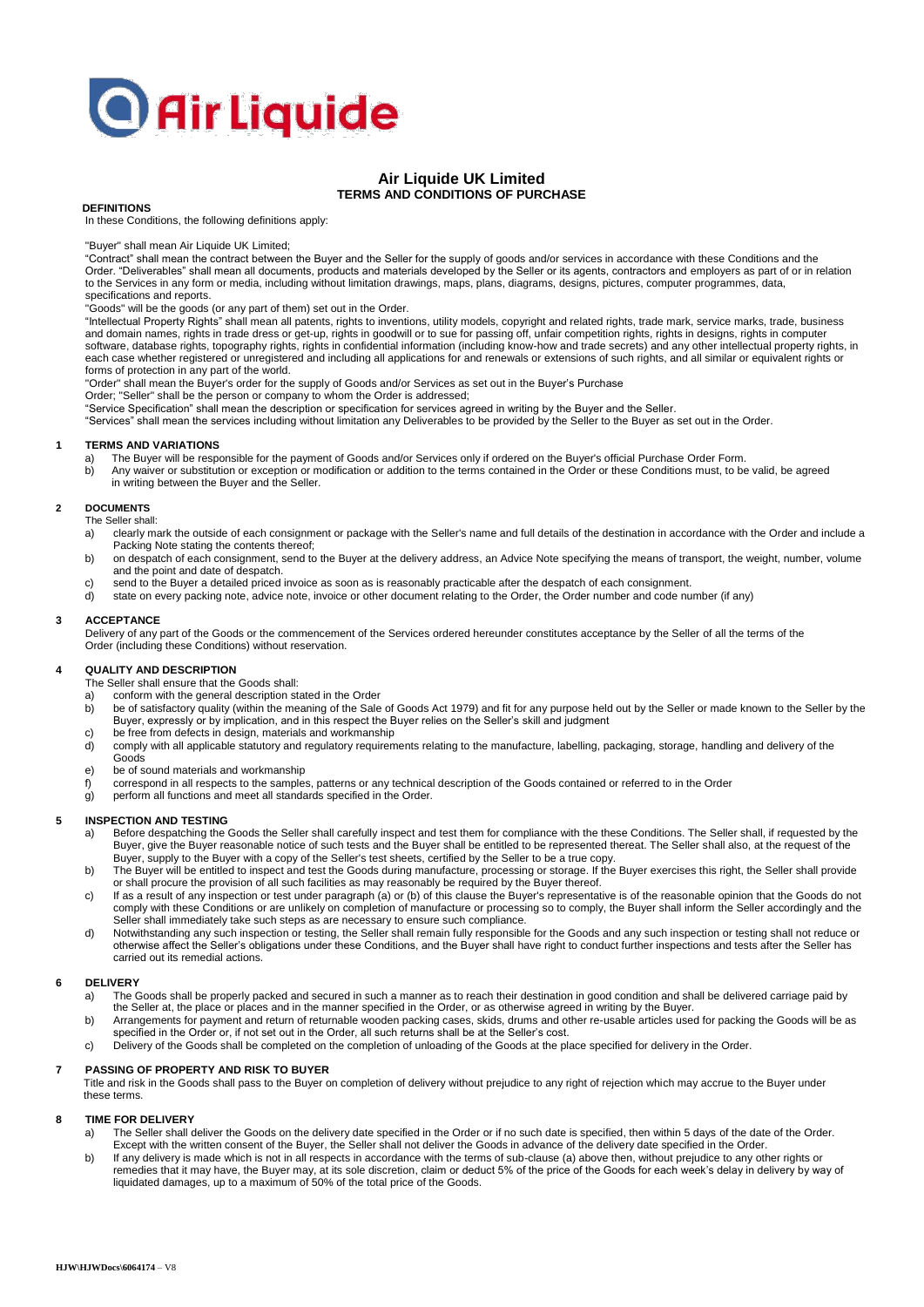# **9 SUPPLY OF SERVICES**

- **a)** The Seller shall from the date set out in the Order and for the duration of the Contract provide the Services to the Buyer in accordance with these Conditions and the Order.
- **b)** The Seller shall meet all performance dates for the Services specified in the Order or notified to the Seller by the Buyer.<br> **c)** In providing the Services, the Seller shall:
- **c)** In providing the Services, the Seller shall:
	- co-operate with the Buyer in all matters relating to the Services, and comply with all instructions of the Buyer;
	- (ii) perform the Services with the best care, skill and diligence in accordance with best practice in the Seller's industry, profession or trade; (iii) use personnel who are suitably skilled and experienced to perform tasks assigned to them, and in sufficient number to ensure that the<br>Seller's obligations are fulfilled in accordance with these Conditions and the Ord
	- (iv) ensure that the Services and Deliverables will conform with all descriptions and specifications set out in any Service Specification, and that the Deliverables shall be fit for any purpose expressly or impliedly made known to the Seller by the Buyer;
	- (v) provide all equipment, tools and vehicles and such other items as are required to provide the Services<br>(vi) use the best quality goods, materials, standards and techniques, and ensure that the Deliverables, and
	- use the best quality goods, materials, standards and techniques, and ensure that the Deliverables, and all goods and materials
	- supplied and used in the Services or transferred to the Buyer, will be free from defects in workmanship, installation and design; (vii) obtain and at all times maintain all necessary licences and consents, and comply with all applicable laws and regulations; and
	- (viii) observe all health and safety rules and regulations and any other security requirements that apply at any of the Buyer's premises.

#### **10 TERMINATION**

- a) If the Seller commits a material breach of the Contract and fails, within ten days of the date of a notice sent by the Buyer to the Seller, to remedy such breach, the Buyer may, without prejudice to any other right or remedy, terminate the Contract forthwith by notice in writing to the Seller.
- b) If the Seller becomes bankrupt or has a receiving order or administration order made against it or makes an arrangement with or for the benefit of it creditors, or if the Seller has a receiver appointed over it or if an order is made or resolution passed for winding up the Seller's business (other than for the purpose of amalgamation or reconstruction) or if the Seller cannot otherwise pay its debts when they fall due then the Buyer shall have the right to cancel all the Order and terminate the Contract immediately by notice in writing without liability to the Seller and any goods, tooling, and materials loaned or supplied to the Seller in connection with any Order or the Seller's business in general, shall be returned to the Buyer immediately.
- c) The Company shall have the right at any time and for any reason to terminate the Contract in whole or in part by giving the Seller written notice whereupon all Services shall be discontinued and unless there has been a breach by the Seller of the Contract, the Buyer shall pay to the Seller a fair and reasonable compensation for work-in-progress at the time of termination but such compensation shall not include loss of anticipated profits or any consequential loss.
- d) Termination of the Contract shall be without prejudice to the rights and duties of the Buyer accrued prior to termination. The conditions which expressly or impliedly have effect after termination shall continue to be enforceable notwithstanding termination.

#### **11 REMEDIES**

- a) Without prejudice to any other right or remedy that the Buyer may have, if any Goods are not supplied in accordance with any of the terms of the Contract, whether or not they have been accepted by the Buyer, the Buyer shall be entitled, at its sole choice, to:
	- - i) terminate the Contract with immediate effect by giving written notice to the Seller;<br>ii) reject the Goods (in whole or in part) whether or not title has passed and return th reject the Goods (in whole or in part) whether or not title has passed and return them to the Seller at the Seller's risk and expense, on the basis that a full refund for the relevant Goods shall be paid forthwith by the Seller;
		-
		- iii) refuse to accept any subsequent delivery of Goods which the Seller attempts to make without further liability to the Seller;<br>iv) require the Seller to repair the Goods or to supply replacement Goods in accordance with iv) require the Seller to repair the Goods or to supply replacement Goods in accordance with the Contract within 7 days;<br>v) require the Seller expenditure incurred by the Buyer in obtaining replacement goods.
		- v) recover from the Seller expenditure incurred by the Buyer in obtaining replacement goods.<br>vi) require the Seller to indemnify the Buyer for any additional costs, losses and/or expenses
		- require the Seller to indemnify the Buyer for any additional costs, losses and/or expenses incurred by the Buyer arising from the Seller's failure to supply Goods in accordance with the Contract.
- b) if the Seller fails to perform the Services in accordance with the Contract the Buyer shall, without limiting its other rights or remedies, have one or more of the following rights:
	- (i) to terminate the Contract with immediate effect by giving written notice to the Seller;<br>(ii) to refuse to accept any subsequent performance of the Services which the Seller at
	- (ii) to refuse to accept any subsequent performance of the Services which the Seller attempts to make;<br>(iii) to recover from the Seller any costs incurred by the Buyer in obtaining substitute services from a thir
	- $\frac{\overline{v}}{\overline{v}}$  to recover from the Seller any costs incurred by the Buyer in obtaining substitute services from a third party;<br>(iv) where the Buyer has paid in advance for Services that have not been provided by the Sel
	- where the Buyer has paid in advance for Services that have not been provided by the Seller to have such sums refunded by the Seller; and
	- (v) require the Seller to indemnify the Buyer for any additional costs, loss or expenses incurred by the Buyer which are in any way attributable to the Seller's failure to perform the Services in accordance with the Contract.
- c) These Conditions shall extend to any substituted or remedial services and/or repaired or replacement goods supplied by the Seller.

#### **12 INDEMNITY**

- a) The Seller shall keep the Buyer indemnified in full against all costs, expenses, damages and losses (whether direct or indirect), including any interest, fines, legal and other professional fees and expenses awarded against or incurred or paid by the Buyer as a result of or in connection with:
	- (i) any claim made against the Buyer by a third party for death, personal injury or damage to property arising out of, or in connection with,<br>defects in Goods, to the extent that the defect in the Goods is attributable to or subcontractors;
	- (ii) any claim made against the Buyer by a third party arising out of, or in connection with, the supply of the Goods or Services, to the extent that such claim arises out of the breach, negligent performance or failure or delay in performance of the Contract by the Seller, its employees, agents or subcontractors; and
	- (iii) any claim made against the Buyer for actual or alleged infringement of a third party's Intellectual Property Rights arising out of, or in<br>connection with, the manufacture, supply or use of the Goods, or receipt, use
- **b)** For the duration of the Contract and for a period of 12 months thereafter, the Seller shall maintain in force, with a reputable insurance company, professional indemnity insurance, product liability insurance and public liability insurance to cover the liabilities that may arise under or in connection with the Contract and shall, on the Buyer's request, produce both the insurance certificate giving details of cover and the receipt for the current year's premium in respect of each insurance.
- **c)** This clause 12 shall survive termination of the Contract.

#### **13 PRICE AND PAYMENT**

- a) The price for the Goods shall be as shown on the Order and shall be inclusive of the costs of packaging, insurance and carriage of the Goods, unless otherwise agreed in writing by the Buyer. No extra charges shall be effective without the Buyer's written acceptance.
- b) The price for the Services shall be set out in the Order, and shall be the full and exclusive remuneration of the Seller in respect of the performance of the<br>Services unless otherwise agreed in writing by the Buyer, the incurred in connection with the performance of the Services.
- c) Unless otherwise agreed by the Buyer in writing or unless otherwise stated in the Order, payment of the price for the Goods shall be made by electronic transfer within 60 days of completion of delivery of the Goods, providing that the purchase order number is clearly stated on the invoice. Payment of the price for the Goods is subject to acceptance of the Goods at the delivery location stated in the Order and receipt by the Buyer of all documents, drawings and certification as set out in the Order.
- d) Unless otherwise agreed by the Buyer in writing or unless otherwise stated in the Order, in respect of the Services, the Seller shall invoice the Buyer on completion of the Services. Each invoice shall invoice shall inv
- e) Payment of the price for the Services shall be made by electronic transfer within 60 days of receipt by the Buyer of a correctly rendered invoice in accordance with clause 13(d).
- f) If the Buyer fails to pay any amount properly due and payable by it under the Contract, the Seller shall have the right to charge interest on the overdue amount at the rate of 4% per annum above the base rate for the time being of Barclays' Bank plc accruing on a daily basis from the due date up to the date of actual payment, whether before or after judgment.
- g) The Buyer may, without limiting its other rights or remedies, set off any amount owing to it by the Seller against any amount payable by the Buyer to the Seller under the Contract.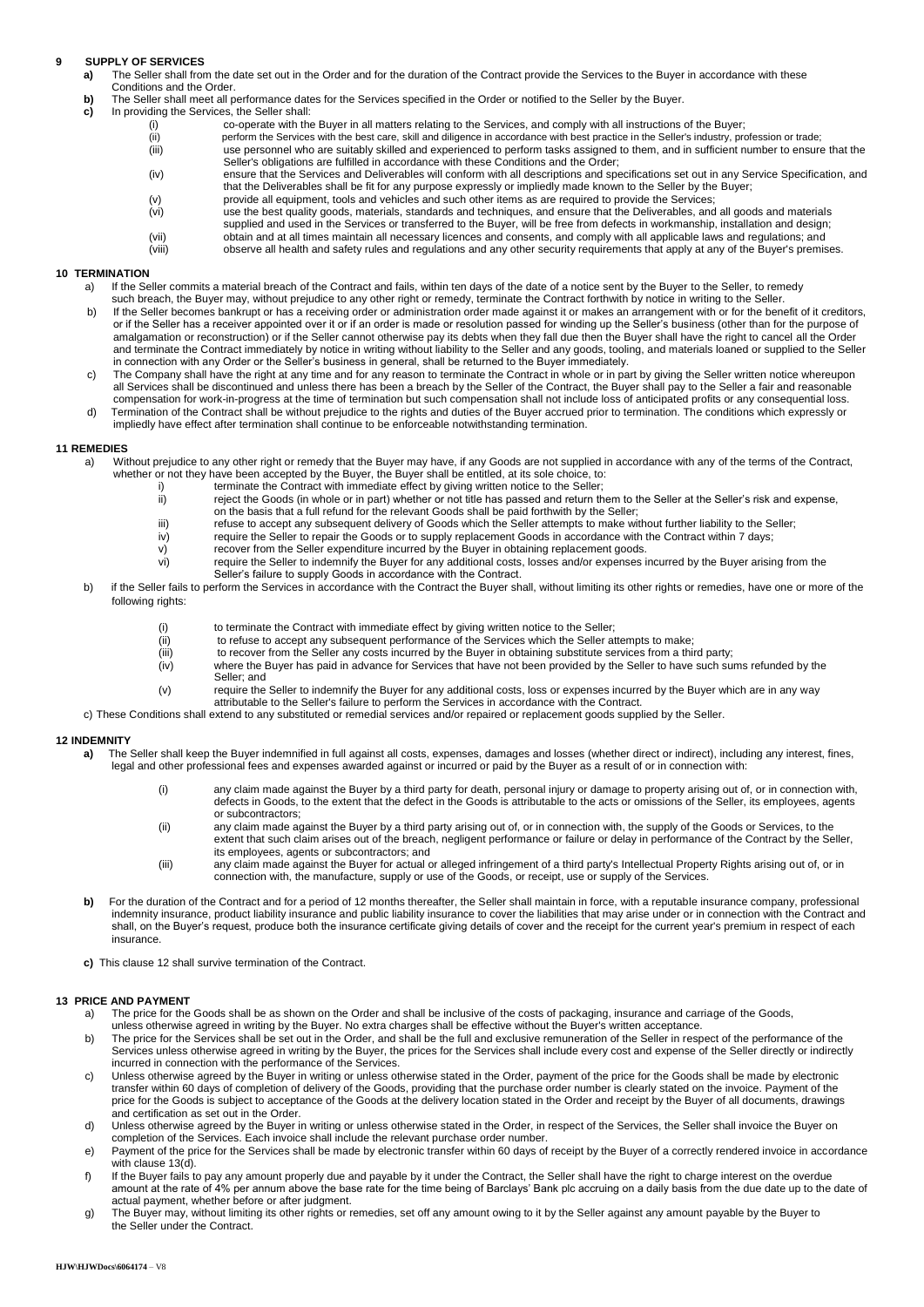#### **14 CONFIDENTIALITY AND BUYER'S PROPERTY PROTECTION**

a) All patterns, dies, drawings, specifications, technical information, artwork, moulds or other tooling supplied by the Buyer and all consigned materials provided by the Buyer without change to the Seller for the purpose of ("Buyer Materials") shall be and remain the property of the Buyer.

- b) The Seller shall maintain all Buyer Materials in good order and condition and insure them against all risks whilst in its custody and on termination of the Contract or as otherwise direct by the Buyer shall return them to the Buyer in good order and condition. Should the Seller fail to return Buyer Materials when requested to do so by the Buyer or return Buyer Materials in good order and condition the Buyer may, without prejudice to any other rights or remedies that it may have, either withhold payment of the Goods and/or Services until the Buyer Materials are so returned or withhold such part of the payment due as may be required to replace such Buyer Materials or to restore them to good order and condition.
- c) The Seller shall not use Buyer Materials, nor shall it authorise or knowingly permit them to be used by anyone else for, or in connection with, any purpose other than the supply of the Goods to the Buyer unless such use is expressly authorised by the Buyer, previously, and in writing.

#### **15 STATUTORY REQUIREMENTS**

The Seller undertakes that the design, construction and quality of the Goods to be supplied under the Contract comply in all respects with all relevant requirements of any statute, statutory rule or order, or other instrument having the force of law which may be in force at the time when the same are supplied.

#### **16 INTELLECTUAL PROPERTY RIGHTS**

- a) In respect of the Goods and any goods that are transferred to the Buyer as part of the Services under the Contract, including without limitation the Deliverables or any part of them, the Seller warrants that it has full clear and unencumbered title to all such items, and that at the date of delivery of such<br>items to the Buyer, it will have full and unrestricted rights
- b) The Seller assigns to the Buyer, with full title guarantee and free from all third party rights, all Intellectual Property Rights in the products of the Services, including for the avoidance of doubt the Deliverables.
- c) The Seller shall obtain waivers of all moral rights in the products, including for the avoidance of doubt the Deliverables, of the Services to which any individual is now or may be at any future time entitled under Chapter IV of Part I of the Copyright Designs and Patents Act 1988 or any similar provisions of law in any jurisdiction.
- d) The Seller shall, promptly at the Buyer's request, do (or procure to be done) all such further acts and things and the execution of all such other documents as the Buyer may from time to time require for the purpose of securing for the Buyer the full benefit of the Contract, including all right, title and interest in and to the Intellectual Property Rights assigned to the Buyer in accordance with clause 16 (b).

#### **17 ASSIGNMENT AND SUB-CONTRACTING**

- a) The Seller shall not without the consent in writing of the Buyer assign or transfer the contract or any part of it to any other person.
- b) The Seller shall not without the consent in writing of the Buyer sub-let the contract or any part thereof other than for materials, minor details or for any part of<br>the Goods of which the makers are named in the Order o company which is a member of the group to which the Seller belongs (or a company with which the Seller is associated). Any such consent shall not relieve the Seller of any of his obligations under the contract.

#### **18 GENERAL**

- a) The provisions of these Conditions shall apply to the Contract to the exclusion of all other written terms and conditions of the Seller, save for those set out in the Order which take precedence in the event of conflict with these Conditions, and nothing said or written in the course of negotiations or otherwise shall have contractual or other legal effect unless it is expressly incorporated in the Order or the documents which are annexed or referred to in the Order.
- b) All provisions of the Order and these Conditions are without prejudice to the Buyer's rights and remedies at law or otherwise.

#### **19 GOVERNING LAW**

The provisions of the Order and the rights of the parties hereto shall be governed and construed in all respects according to the law of England and Wales and the parties submit to the non-exclusive jurisdiction of the courts of England and Wales in respect of any dispute or claim arising out of or in connection with the Contract, its subject matter or formation.

#### **20 CORPORATE SOCIAL RESPONSIBILITY (CSR)**

Air Liquide is committed to respecting human and labor rights and legislation towards protecting the environment and is giving more and more importance to the ability of its suppliers to accompany Air Liquide with its Sustainability policy.

a) Supplier Code of Conduct

Supplier guarantees that the supply of this purchase order is done in full compliance with the Air Liquide Supplier Code of Conduct attached in this link ://www.airliquide.com/group/our-suppliers.

Air Liquide "Supplier Code of Conduct" is attached as Exhibit [\*] and/or is available on the Air Liquide Website at the following URL [https://www.airliquide.com/group/our-suppliers.](https://www.airliquide.com/group/our-suppliers) Air Liquide expects the Supplier to conduct business responsibility, with integrity and transparency, and requests the Supplier to comply with the rules of such "Supplier Code of Conduct". The Supplier undertakes to comply with and will ensure compliance with the "Supplier Code of Conduct" by all of the Supplier's employees and subcontractors.

- b) CORPORATE SOCIAL RESPONSIBILITY (CSR)
	- (i) The Supplier undertakes to put in place, during the duration of this Agreement an action plan in order to: (to be adapted to the category)
		- o register the number of their employees and the number of those entering and leaving, in each facility;
		- o register the number of lost-time accidents and the number of non-lost time accidents and the accident frequency rate of employees, subcontractors and temporary workers;
		- o measure and optimize water and energy consumption;
		- o measure and optimize greenhouse gas (GHG) emissions;
		- o measure and reduce the atmospheric discharge of nitrogen oxide (NOx), sulfur oxide (SOx), and Volatile Organic Compounds (VOC);
		- $\circ$  measure and reduce the discharge into water of oxidizable matter and suspended solids;
	- The Supplier agrees to be evaluated at its own costs on its CSR performances by Air Liquide or by a third party appointed by Air Liquide.

If the global score obtained is below or equal to 24/100:

- The supplier undertakes to put in place within 1 month a Corrective Action Plan. After a period of 12 months, the Supplier undertakes to be reevaluated by Air Liquide or by a third party appointed by Air Liquide, at its own costs
- If the global score obtained is between 25/100 and 44/100:
	- The supplier undertakes to put in place a Corrective Action Plan. After a period of 3 years, the Supplier undertakes to be reevaluated by Air Liquide or by a third party appointed by Air Liquide, at its own costs
- c) For the sake of clarity, a violation of one of the commitments contained in this article by the Supplier or any of its subcontractors, shall be considered as a material breach to this Agreement, which may give rise to termination at Air Liquide's sole discretion.